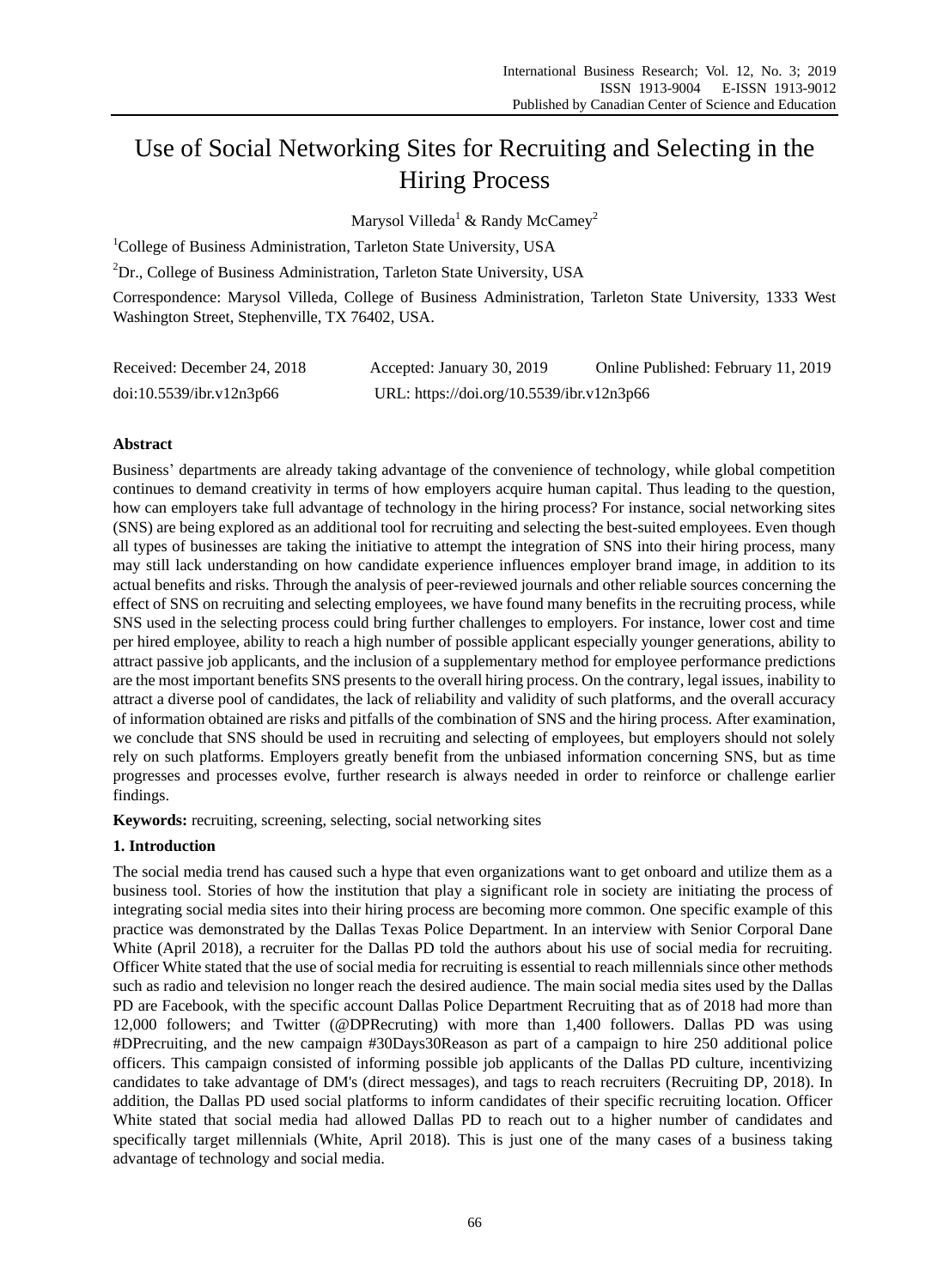#### **2. Theoretical Approach/Analysis**

The area of human resource management (HRM) has roots in the 1800s as a result of Robert Owens' development of "welfare to work" which sought to improve the working environment for employees (Deadrick & Stone, 2014). From the beginning of the 1900s to 1970s, HRM became broader encompassing the era of Fredrick Taylor that strived to increase production efficiency. During this period, the field of HRM was seen as relevant to relations movement. For instance, due to oppressive management practices in the United States, major acts were enacted. The Wagner Act of 1935 gave employees the right to unionize; the Taft Hartley Act was later passed to provide a balance between union and management power (Deadrick & Stone, 2014). The early theory behind HRM was mainly concerned with the welfare, safety, and psychology movements (Kaufman, 2014).

However HRM is more than theories of motivations and relations, in present time, it is viewed and accepted as a strategy that enhances the effectiveness of overall business. Human resources management is now defined as policies, processes, and systems concerning the incorporation of employee performance to the overall company strategy (Noe, Hollenbeck, Gerhart, & Wright, 2014). Subsections or departments included are recruiting, training and development, performance appraisal, reward systems, and compensation, among others. The practice of HRM must consist of staffing and hiring which begins with recruiting. Recruiting objectives range from the filling a number of vacant positions, type of candidates sought, and time frame to fill positions (Breaugh, 2008). Recruiting strategy consists of whom, where, and how to recruit. The following steps include the actual recruitment activities and the results in comparison to the objectives (Breaugh, 2008).

#### *2.1 Evolution of Recruiting*

As the overall HRM has expanded to include more extents and topics, the specific area of recruiting and its following procedures of screening and selecting have also evolved. For instance, from the 1950s to 1980s around 75% of candidates were reached through newspaper advertisements (Hebberd, 2017). By the end of the 1900s several web-based recruiting sites were launched including careerbuiler.com, hotjobs.com, and monster.com; thus, opening the path for online job seekers which increased from 6% in 2002 to 96% in 2006 (Hebberd, 2017). The modern extent of recruiting mainly consists of the internet, which as of 2012 became the number one source for recruiting; in addition, more than 90% of employers use SNS for screening purposes and 97% of recruiters use LinkedIn for hiring purposes (Hebberd, 2017). Caused by the advancement of technology HRM has seen further opportunities of growth specifically in the area of recruitment; however, employers must not expect that such advancements will solve all HR issues and will only bring them, superior employees. The digital era in the employment cycle should be incorporated with vigilance. Leading to the need to inform employers of the different aspects of the integration of the internet sites (specifically social networking sites in the current day) used in the recruiting, screening, and selecting processes. As a theory, it could be predicted that social networking sites are more valuable for recruiting than screening.

### **3. Traditional Methods of Recruiting and Selecting**

Any organization incorporating social media as part of their recruiting effort should consider the overall effect it might have on the organization and the organization's hiring strategy. With the increase in global competition, organizational effectiveness is determined by its ability to attract talented personnel (Thomas & Ray, 2000). As part of the basic acquisition of human capital, employers have to effectively accomplish the process of recruiting and selecting future employees. Recruitment and selection are complex processes in which companies search prospective employees that fit the organization's needs (Ahmad & Schroeher, 2002). Recruiting in a simple definition is the process of attracting qualified job candidates to a company (Lussier, 2015). Selection is the process of choosing the best-qualified candidate from the pool of recruited applicants (Lussier, 2015). During the selection process, there are an assessment to determine applicants' work-related knowledge, skills and abilities (ISO 30405:2016), while also determining the hard and soft skills possessed by each job applicant (Ahmad et al., 2002).

#### *3.1 Description and Flaws to Traditional Methods of Recruiting*

To attract the best employees, employers must first determine their recruitment strategy and sources. Traditional recruiting sources include advertisements through newspapers and magazines, employment agencies, job fairs, and internal hiring. Recruiting through newspapers enables employers to search for applicants who already know the local community and the company. Magazines are used to recruit job applicants within specialized fields (Noe et al., 2014). However, these types of recruiting tends to attract only unskilled, skilled, or technical candidates, while professional and executives are less likely to read ads in newspapers and magazines (Fleischmann, 1993).

There are two types of employment agencies, public and private. Public employment agencies are connected with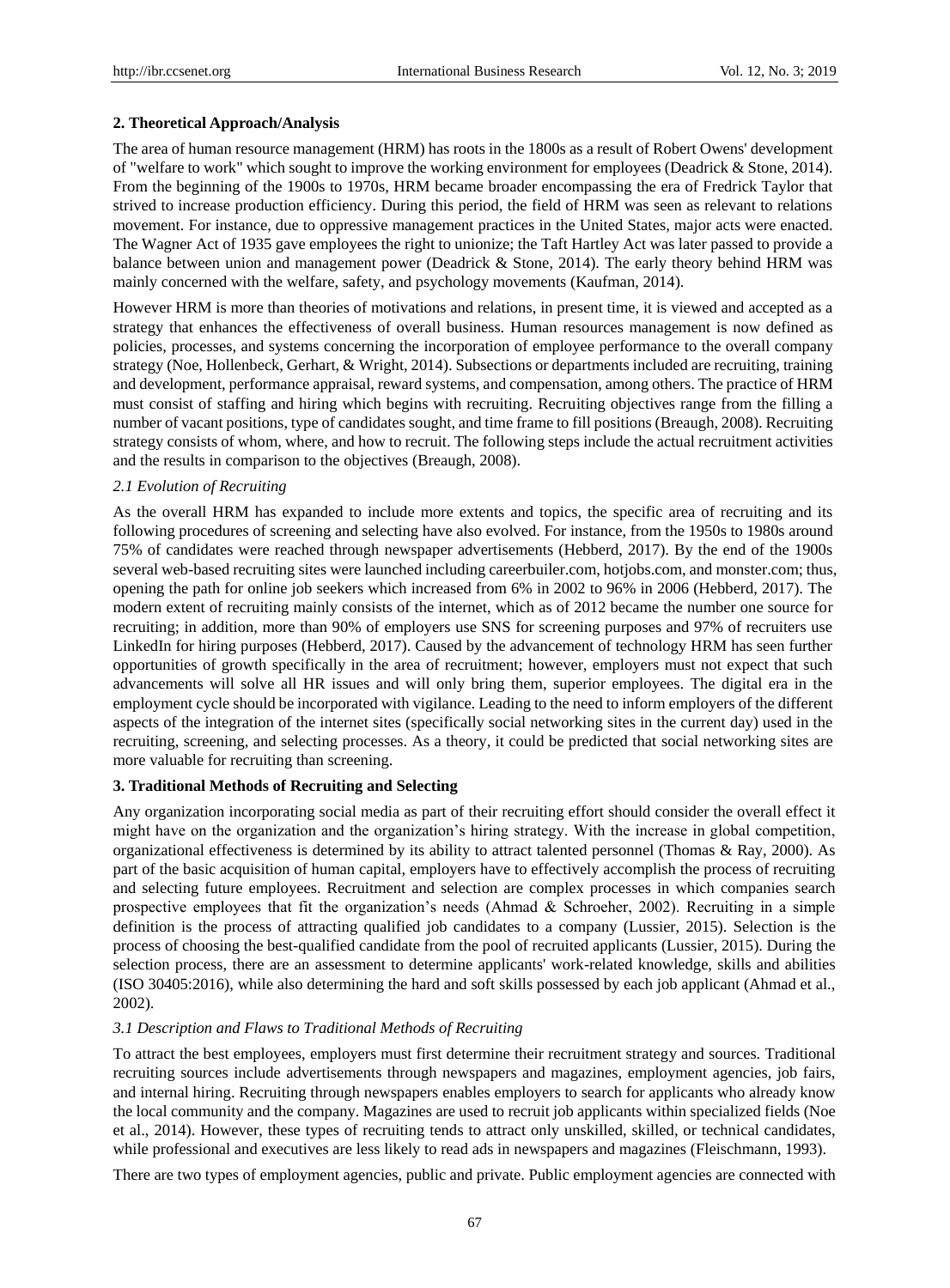the Social Security Act of 1935, which require any individual seeking unemployment compensation to be registered with a public employment agency (Noe et al., 2014). Public agencies find suitable employees to fit organizations needs for a small cost while helping organizations meet diversity goals (Noe et al., 2014). Private agencies are mainly concerned with helping the organization acquire white-collar employees, and these agencies charge employers a higher fee. Such agencies are also referred to as executive search firms or "headhunters" because they concentrate on finding currently employed individuals a better-suited job with higher pay (Noe et al., 2014). Both public and private agencies strive to provide employers with the best-qualified employees while eliminating the burden of finding and interviewing job applicants. Nonetheless, agencies are only concerned with helping companies fill vacancies; thus, even providing companies with unsuitable employees, just to collect the fees (Will using a recruitment agency cost me money, n.d). In the future, this could even damage agencies' reputation.

Job fairs are also part of traditional recruitment methods used by employers. Job fairs are events where several recruiters gather for a short amount of time to meet with possible job applicants (Fleischmann, 1993). Recruiters often explore colleges and universities to acquire excellent job candidates, due to the low cost required to get participants, and the convenience that it allows for one-on-one dialogue between employers and possible applicants (Fleischmann, 1993). The limitations of job fairs include the low ratio of skilled candidates (this to actual students attending job fairs), the expectancy of job opportunity being available in the area, and the time frame of job fairs which usually take place during a strict time frame (Fleischmann, 1993). Other forms of recruiting include internal recruiting which involves filling job vacancies with employees already working for the organization (Lussier, 2015). This is done through internal job posting by which companies communicate information of a job vacancy within an organization; information is usually posted on bulletin boards, employee publications, or areas where organizations communicate with employees (Noe et al., 2014).

## *3.2 Description of the Selecting Process*

The selection process is the system employers use to determine the best-suited candidate for a job position based on a series of screening processes (Landers & Schmidt, 2016). Screening is the procedure of reviewing applicants' strengths and weaknesses, in order to make an adequate selection decision (Berryman-Fink & Fink, 1996). The traditional screening process focuses on a person- job fit (person and organization fit) defined as the knowledge, skills, and abilities (better known as KSAs) of a job applicant that enhance the possibilities of adequately performing a job (Adkins, Russell, & Werbel, 1994). The method used in selecting applicants varies depending on the job and each organization's culture.

In practice, the selection process starts with a review or screening of the information presented on a resume and focusing on the aesthetic form of the resume including legibility, professionalism, and grammatical and spelling errors. The screening process continues with a search for inconsistent information, irregular employment history, and additional clues that might indicate a certain applicant is well suited for the job opening (Berryman-Fink et al., 1996). After the resume screening, top candidates are then selected for an interview. Some organizations also use standardized tests during the selection process. Even though they should not be used as a sole screening device, they can provide objective information about the job candidate (Berryman-Fink et al., 1996). The validity of personality tests is still inconclusive (Youngman, 2017). According to Youngman (2017), they should be used with caution; it is recommended for employers to administer a test that has been validated with the procedures indicated by the Equal Employment Opportunity Commission. Furthermore, any standardized tests used must be relevant to job qualification, administered, and recorded consistently for all job candidates (Berryman-Fink et al., 1996).

These are just some of the most common traditional procedures used in the recruiting, screening and selecting process. Employers (HR) should adapt this process to their specific needs either organization or job wise. While traditional methods of hiring have been successful for many years, they also have various limitations that could lead employers to explore additional methods. For instance, time to announce a job vacancy with traditional methods takes time; however, by using a Web-based platform to recruit an employer can let hundreds of possible applicants instantly know about a vacancy (Zusman & Landis, 2002); thus, leading the process of hiring to become for efficient. Furthermore, some traditional methods neglect to consider applicants time availability. When job opportunities are posting on the Web, applicants are able to gain knowledge of jobs and apply on their own time (Zusman & Landis, 2002).

#### **4. Social Networking Sites (SNS)**

Even though the words "social media" and "social networking sites" are used interchangeably, they each have a specific meaning. Social media is powered by Web 2.0 allowing the interactions among individuals through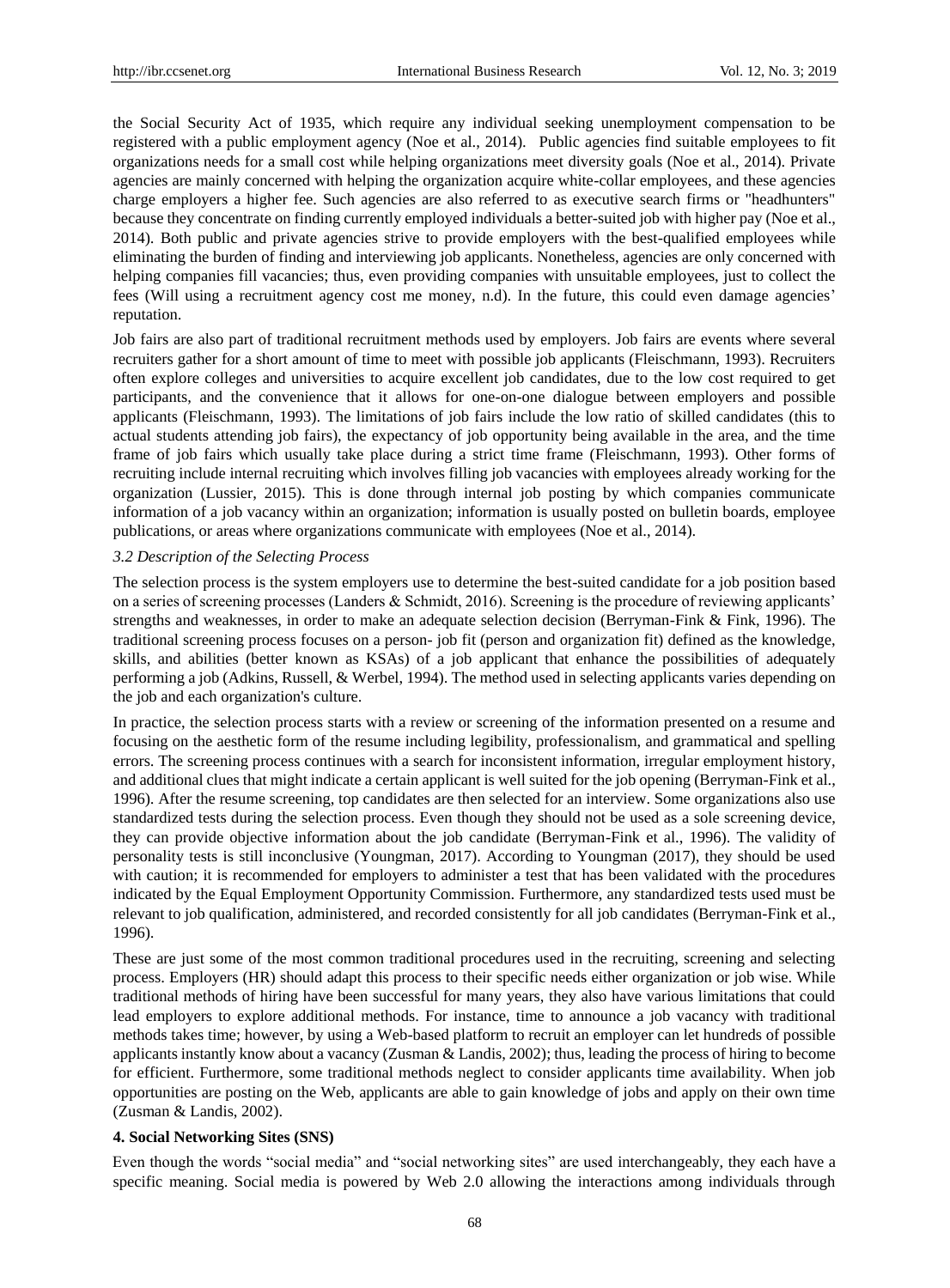technological devices; thus social networking sites, social shopping, social playing, and social locationing are all a component of social media (Haag & Cummings, 2013). Social networking sites (SNS) are platforms in which individuals can automatically create an account, acquire friends, and share information (Haag & Cummings, 2013). Social media accounts are very common and organizations are using them as a form of advertising. It has been estimated that as of 2013, U.S. companies paid over \$5 billion for social media advertisements, and by 2018, that number was predicted to increase up to \$15 billion (Zhu, Y, & Chen, 2015). The first social media site was launched in 1997 with the creation of Sixdegrees.com that allowed users to have a personalized online profile and a list of friends (Boyd et al., 2008). Over the years, many types of social networking sites have been launched, and as of today, some of the most popular are Facebook, Twitter, and LinkedIn in terms of hiring tools.

## *4.1 Facebook*

In 2004, Facebook was launched with the main purpose of providing a contact method between students at Harvard University. Due to Facebook's incredible success, in September 2006 it transitioned into a public social media site. Such evolution made Facebook available to anyone above 13 years of age, allowing it to reach 100 million users by 2008 (Brugger, 2015). So boundless was the popularity of Facebook that 2015 one in six individuals had a Facebook account (Melanthiou, Pavlou, & Constantinou, 2015). Many users say that Facebook has become part of their everyday activities and daily routine (Lampe, Ellison, & Steinfield, 2008). Furthermore, as of 2017, Facebook reached two billion users making it the largest social network site in the world (Chaykowski, 2017). In reference to hiring, Facebook is a popular platform for job candidates, having a 67% of usage compared to Twitter with only 35%, while having an 83% of active candidate users (Talent Works, 2017).

## *4.2 Twitter*

Another distinguished social media site is Twitter, which was launched in 2006. Twitter is considered a microblogging service characterized by having a 140-character limit. Blogs are defined as websites where authors can share ideas and mostly opinionated information to their readers (Kwak, Lee, Park, & Moon, 2010). Twitter has become famous for its "tweets" which are simply messages produced by each user, and retweets (RT) which is the process of sharing the original tweet among other users (Kwak et al., 2010). Nielson Company reported a 1448 % user growth rate from 2008 to 2009 (as cited in Marwick & Boyd, 2010). As of 2017, Twitter had over 320 million active users (Srinivasan, Senthilraja, & Iniya, 2017). Twitter has broken the barriers for blogs and has enabled the connection of millions of peoples all around the globe while forming its own brand. According to a study done on Fortune 500 companies, 60% of job candidates use Twitter; more than 70% use it to research openings in companies and 58% to follow companies (Westfall, n.d.).

## *4.3 LinkedIn*

LinkedIn was launched in 2003, with the main idea to help build professional relations (Zide, Elman, & Shahani-Denning, 2014). It was created with the promise of allowing professionals to be successful by providing a method to obtain jobs, meet new people, grow personal networks, and allow users to gain access to updates related to job fields or occupations. LinkedIn differs from other social media sites by having profiles that resemble the users' cover letters and resumes, and not just providing information about users' hobbies or interests. As of 2017, it had become the most used social media tool by recruiters. According to LinkedIn's website (About LinkedIn, 2017), two new members joined every two seconds throughout 200 countries (Zide et al., 2014). More than two million organizations had their own LinkedIn page, and more than 170 million professionals have an open account as of 2012 (Breitbarth, 2012). Open account refers to a social page that was created and used by an individual or company (Breitbarth, 2012). According to LinkedIn (2018), more than 550 million people are LinkedIn users. In terms of recruiting, 87% of recruiters use LinkedIn compared to 55% pertaining to Facebook (Talent Works, 2017). The extensive number of members and its professional affiliation has allowed LinkedIn to become the most used social media site by professionals who are job hunting and organizations with job openings.

#### **5. Integration of SNS in the Recruiting and Selecting Process**

For many years, employers have used sites such as Careerbuilder.com in their recruiting practice, which has led to the attraction of job seekers from more than 100 career sources (Yoon Kin Tong & Sivanand, 2005). According to Nessler (2014), Careerbuiler.com has enabled the reduction of per hire cost by 70% due to a decrease of travel costs and has also reduced by 60% the time it takes for employers to hire an employee. Electronic recruiting is the combination of the Web with the process of recruiting human capital (Melanthiou, Pavlou, & Constantinou, 2015). Companies now have their own social media pages for recruiting job applicants (Melanthiou et al., 2015). For instance, companies are now creating their own Facebook page and using it as an advertisement tool to help attract talent (Andrews, 2012). There has also been an increase in Facebook usage by human resource professionals with the intention of finding "detailed information about job applicants," and to screen and select the best-suited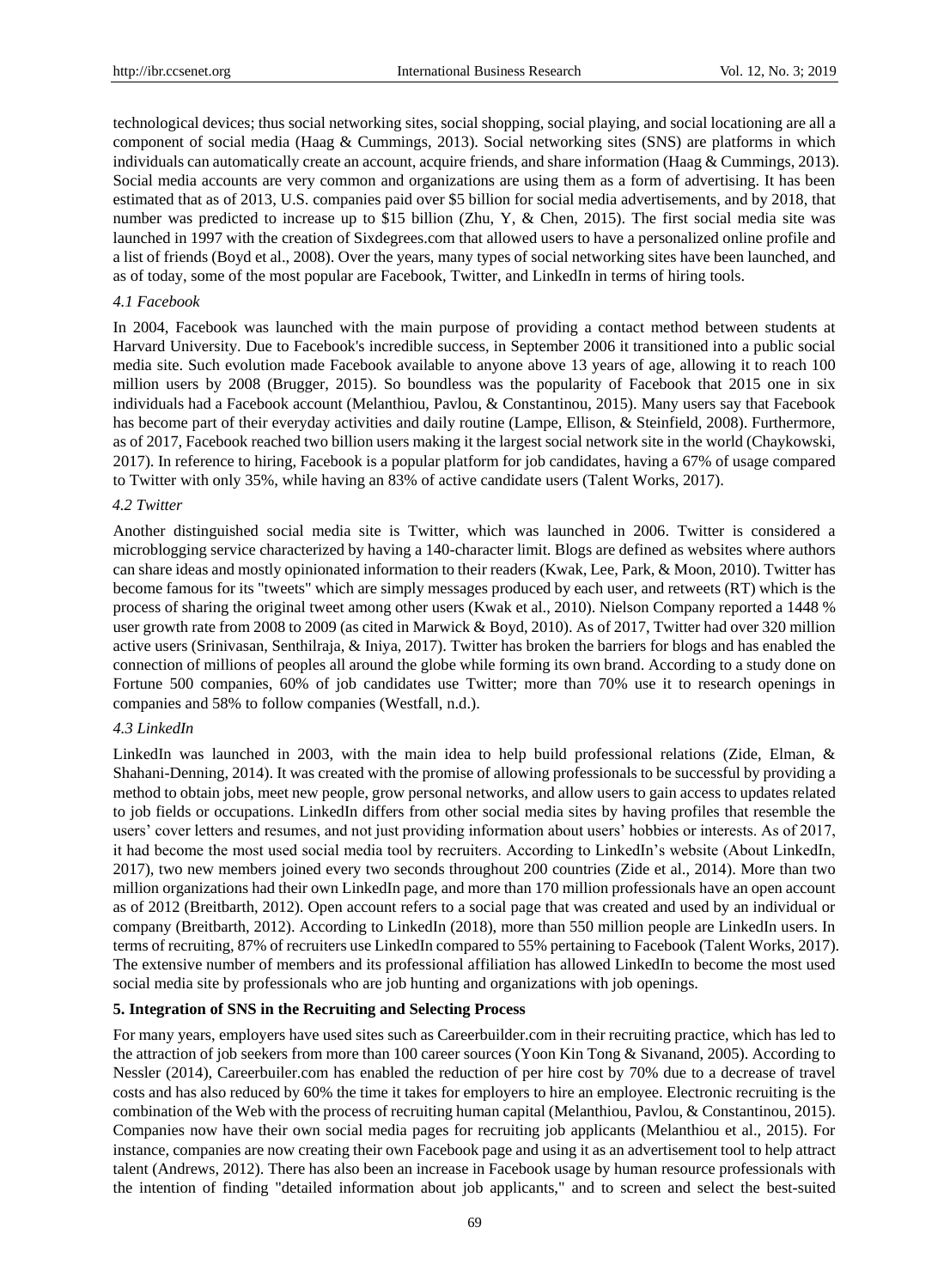applicants (Brown & Vaughn, 2011, p. 219). According to Facebook, a new feature is in the works that would allow direct job postings (Take the Work out of Hiring, 2017). Furthermore, according to Facebook's official webpage job posts are now linked to the Facebook Business Page. Now job seekers can see new jobs available through the Jobs bookmarks on Facebook or on the Marketplace (Job posting on Facebook, n.d.). SNS serve as a lead to redirect followers to companies' personal website where they can learn about job vacancies (Spellmann, 2018). With such a considerable number of account holders, recruiting through Facebook gives employers a much wider variety of opportunities and challenges.

Research has established that Facebook and LinkedIn are the most popular social media recruiting sites (Melanthiou et al., 2015). According to a study conducted by the Society of Human Resource Management Survey of 541 HR specialists, 95% admitted to using LinkedIn as a recruiting tool; while 58 % said they used Facebook, and 42 % said they used Twitter (Zide et al., 2014). A survey administered to HR managers to identify what type of technology they were using in their department and for what reason, concluded that in North America technology was becoming more prevalent for the use of recruiting and selecting job applicants especially mid-level staffing. Furthermore, interviewers reported a higher quantity of applicants, but the quality seemed to remain unchanged or even lower (Chapman et al., 2003). The use of SNS for hiring varies in different countries depending on the availability of internet connection and the usage of social media. For instance, 89% of the U.S. has access to the internet, 91% in Canada, 71% in China, 67% in Mexico, 39% in Kenya, and 25% in India (Pew Research Center, 2018). In addition, according to Pew Research Center (2018), wealthier counties such as U.S., Netherlands, Germany, Sweden, Australia, and Canada have a higher use of internet compared to developing countries such as India, Tanzania, Indonesia, and Kenya. Social media usage varies in different counties, for instance, U.S (69%), Canada (68%), and Russia (66%) have higher usage compared to India (20%), Kenya (30%), and Indonesia (26%) (Pew Research Center, 2018). However, developing counties are seeing an increase in the use of internet and social media from 42% in 2013 to 64% in 2018 ( regarding internet usage) and 34% from 2013 to 53% in 2018 (regarding SNS usage) (Pew Research Center, 2018). Taking those numbers into consideration the integration of SNS in the hiring process is more likely to occur in developed counties.

## **6. Advantages, Risks, and Other Consideration of SNS in the Hiring Process**

Without a doubt, there are advantages to using SNS in the hiring process. Many organizations have already incorporated it to some degree. Some examples of SNS benefits include (1) reduced cost and reduced time-to-hire, (2) the ability to reach out to a younger generation and a larger number of applicants, (3) attracting passive job applicants, and (4) providing employers with a different tool to predict the performance of a future employee. Nevertheless, there are several challenges associated with this topic, which must be addressed. The main challenges include (1) legal issues, (2) the inability to recruit a diverse pool of candidates (in regards of age, gender, and race), and (3) the lack of validity and reliability of these platforms. As a hiring strategy, SNS provide more advantages in the recruitment phase, since there is no harm in attracting more job applicants when the cost is minimal. From a general perspective, SNS may cause more problems if used during the screening and selection phase. Lastly, employers may fail to consider challenges placed by SNS when matching candidate experience and employer brand.

#### *6.1 The Use of SNS Reduces both Cost and Time While Being Equally Effective*

The cost of recruiting talent increased by seven percent in just one year from 2014 to 2015, this based on a study of 412 United States companies, leading to a cost of almost \$4000 per hired applicant (Phillips-Wren, Doran, & Merrill, 2016). Other research claims that traditional recruiting methods cost employers an average of \$3,295 while using "web-based" recruiting can cut the cost down to only \$377 (Broughton, Foley, Lendermaier, & Cox, 2013). In addition, Innovex reported a reduction of screening cost cut by half while using information technology (Chapman et al., 2003). Social media recruiting is one of the less expensive ways of recruiting since companies can post a job vacancy announcement free on their social page, or pay a minimum amount to use online recruitment sites (Melanthiou, Pavlou, & Constantinou, 2016). Social networking sites are helping recruiters become more cost-conscious by relying on SNS to recruit a global pool of applicants in contrast to recruiting only those in the local area (Gibbs, MacDonald, & MacKay, 2015).

Cost saving can be associated with the use of social media as long as recruiters know how to use it. Recruiting costs can be saved with social media by avoiding third-party recruiting fees (Leader-Chivee & Cowan, 2008). For large corporations seeking to attract international candidates, the cost associated with third-party recruiting could be very high. For such reason, many are discouraged from recruiting internationally. The use of technology and social media sites also tends to reduce the costs associated with transportation, hotels, meals, and other expenses; while also expanding the pool of applicants (Chapman et al., 2003). Cost reduction is a seductive advantage for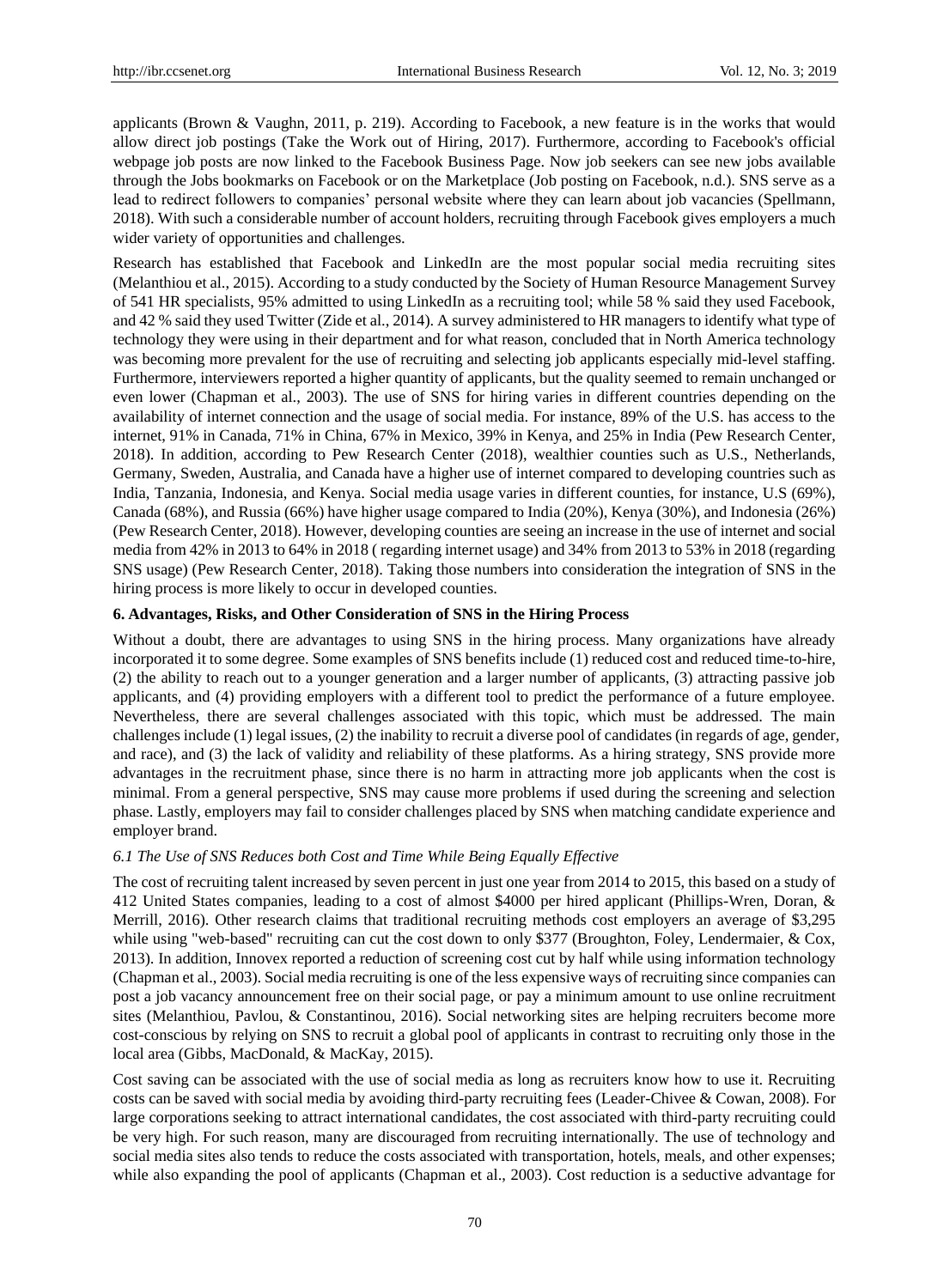those looking for less expensive ways to hire employees since the cost of hiring new employees is increasing every year.

After the 2008 recession, industries were obligated to cut budgets, and as a result, resorted to social media sites as a form of advertising. According to a survey conducted by MarketingSherpa's Social Media Marketing, of firms' online marketing budget, 11% was allocated to social media (as cited in Kirtis & Karahan, 2011). Another survey done by DEI Worldwide in 2008, found that social media websites were preferred as a method to pass along information (as cited in Kirtis & Karahan, 2011). According to ROI measurements published by SHRM, Novartis filled 40 job vacancies using social media at a 20% faster rate while also increasing the diversity of the candidates (Babcock, 2010). In a specific example, RS Components took advantage of social media to engage with potential job candidates and current employees. Through the process, they found the strategy to be cost effective and time-saving. During the time span of 12 months, they were able to fill 35 job openings while also reducing the time needed to identify candidates from seven to four hours (Hull, 2011).

#### *6.2 The Use of SNS Helps Organizations Reach the Younger Generations Such as Millennials*

With the retirement of Baby Boomers, businesses are striving to replace them with the next generations, such a millennials. Millennials (also known as Generation Y), have grown up with technology as a component of their everyday routine. Millennials are those individuals born during the 20th century and range in age from their early 20s to early 30s (Weiner, 2016). Of this generation, around 92% use social media (Gibbs et al., 2015). The advantage of social media in the recruiting process is the undeniable appeal to current college students, who are considered millennials (Goodmon, Smith, Ivancevich, & Lundberg, 2014). In addition, the new generations like to think of their employers as "friends," and social media allow this kind of interaction (Goodmon et al., 2014). Employers are interested in reaching out to millennials and hearing about their interests, and they have found social media sites are an incredible way to meet this need (Phillips-Wren et al., 2016). Millennials, in comparison, value perspective employers communicating with them through social media (Phillips-Wren et al., 2016).

Statistics demonstrate that 73% of millennials "obtained their last job through a social media platform" (Weiner, 2016, p. 28). Twitter has influenced the popularity of hashtags, which has simplified the process of finding a specific job-related opening (Weiner, 2016). Facebook, for instance, allows employers to recruit for specific demographics (Spellmann, 2018). Millennials, more than any other older generation, rely on social networking sites for employment reason, and generations that follow will likely continue this trend (Broughton et al., 2013). In addition, the use of social media gives employers a pool of diverse candidates since they are reaching out to a more diverse, worldwide audience (Broughton et al., 2013). This could lead to a more diverse range of employees.

## *6.3 The Use of SNS Helps Organizations Reach Passive Candidates, Thus Expanding the Overall Candidate Pool*

There are two types of job seekers, active and passive. They are similar in the context of having adequate skills and abilities, but they are at a different point in the employment cycle (Cohen, 2009). Active job seekers are those job-hunting, they typically apply directly for a position. Most of the time they already know the company to which they apply and are eager to start working. On the contrary, passive candidates are harder for employers to find since they tend to be employed and satisfied with their current position, and are not interested in seeking other employment opportunities (Cohen, 2009). These candidates are highly talented and possess job experience since they may have been working for the same employer for years (Doherty, 2010). They are desirable to employers because they are stable and usually experienced employees (DeKay, 2009).

Having explained the difference between active and passive candidates, how does social media affect passive candidates? In theory, SNS is becoming an essential tool that allows employers to interact and communicate with passive candidates (Doherty, 2010). Currently, passive candidates can be reached with an advertisement of job vacancies through social media websites. It is predicted that in the future HR will be able to target passive job candidates through social platforms by keeping track with them by building a more personalized relationship (Doherty, 2010). Passive job candidates can mostly be found by employers on personal-oriented sites such as Facebook and Twitter (Nikolaou, 2014). Nevertheless, research has found that passive job seekers still maintain a LinkedIn profile on which they maintain a professional image, but are less likely to respond to job opening compared to active candidates (Nikolaou, 2014). Therefore, the opportunity of using SNS to hire passive candidates could lead to a larger, more experienced pool of candidates.

#### *6.4 The Use of SNS Allows Employers to Predict Job Performance*

Many employers conduct employee screening using various testing methods in order to predict prospective employees' job performance. For many years personality tests like the Big Five personality traits test, which measures the levels of extraversion, agreeableness, neuroticism, openness to experience, and conscientiousness,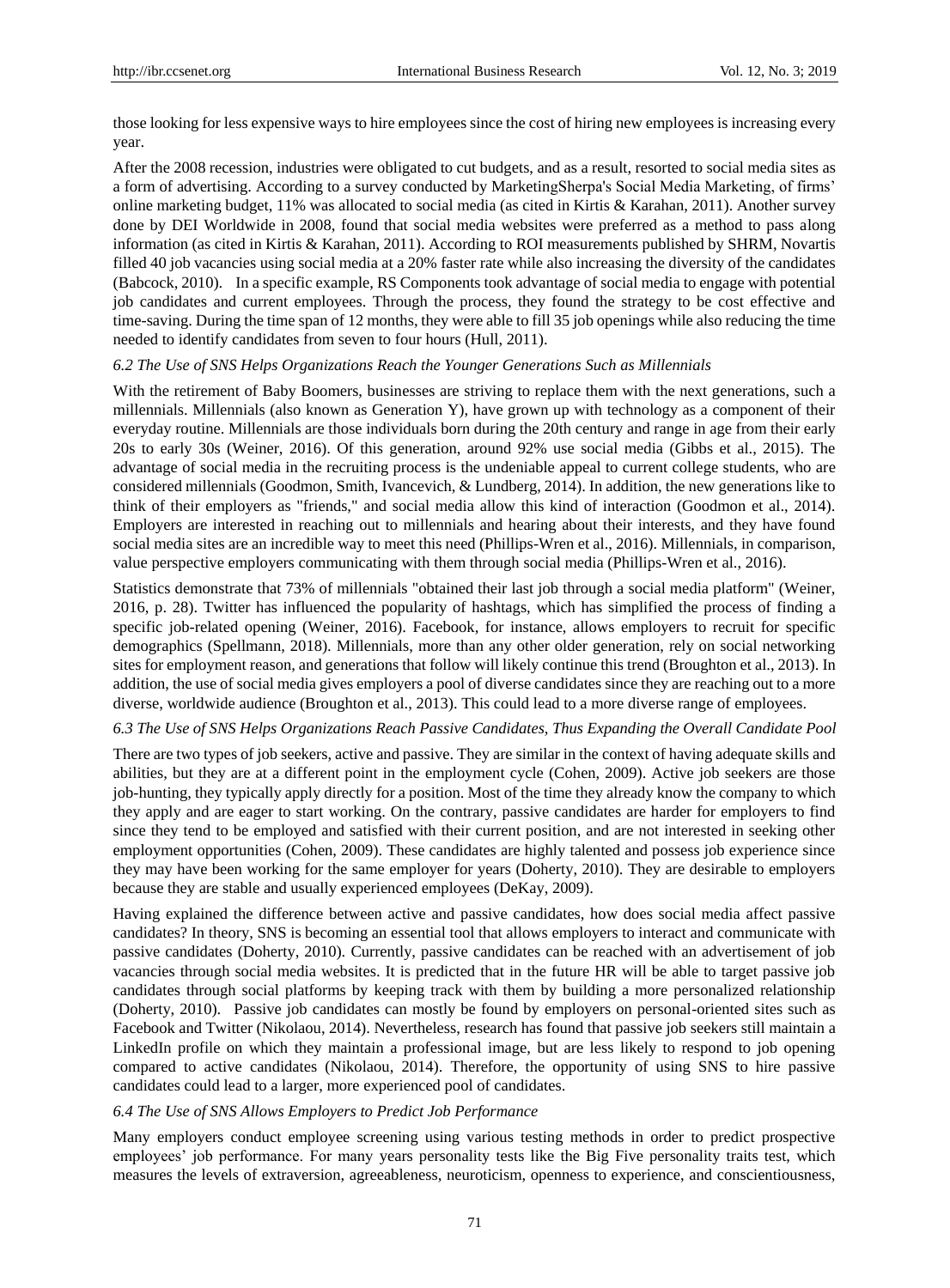have been used as job performance predictors (Goodmon et al., 2014). In contrast, experts suggest that social networking sites like Facebook provide better insight to employers about possible employees' performance over that of personality tests (Goodmon et al., 2014). There has also been a comparison of the use of social media and the neurotic and extraversion characteristic of employees, which give similar results (Regts & Mollenman, 2016). Social media and personality tests can both predict future employees' performance because they are a reflection of the unconsciousness of the employee (Regts et al., 2016). In contrast, these results can be inaccurate because applicants can always fake information, such as showing extraversion characteristics online while lacking them in real life (Regts et al., 2016).

Employers seeking to understand a candidate via social media should focus on the knowledge, skills, and abilities (KSAs) portrayed on such platforms. The goal is to predict a job-fit with a potential employee (Roth, Bobko, Iddekinge, & Thatcher, 2013). It is recommended for employers implementing this strategy to weigh predictions made from social media information against software programs in order to prove validation (Roth et al., 2013). Other recommendations include concentrating on information found on professional social sites such as LinkedIn, and "ways to structure interviews that could be adapted for SM assessment" (Roth et al., 2013 p. 24).

## *6.5 The Use of SNS Can Affect Employers in a Legal Matter if They Are not Cautious*

First, it is important to mention the implications of Equal Employment Opportunity (EEO), which regulates how human resource processes are conducted. EEO states that all individuals seeking a job must have an equal opportunity to be employed regardless of their race, color, religion, sex, age, disability, and national origin (Noe et al., 2014; Title VII of the Civil Rights Act of 1964). The main purpose of Title VII is the prohibition of discrimination based on race, color, religion, sex, or national origin in the employment process (Noe et al 2014., Title VII of the Civil Rights Act of 1964). While hiring, the human resource department should make sure no law is being violated, even when they are using SNS for the purpose of recruiting and selecting employees.

One legal concern is the accuracy of information found on SNS. If an applicant is not hired based on incorrect information found on their social platforms they could have a legal case, arguing "defamation of character" (Broughton et al., 2013). In 2011, a Society for Human Resource Management study concluded that 48% of organizations that reported not using social media screening gave the reason of the failure to validate information found (Gibbs et al., 2015). Legal privacy is most likely to be based on the "job-relevance of the information obtained" (Broughton et al. 2013, p. 30). In addition to legal risks, companies should keep in mind their image and applicants' reactions to the "real or perceived invasion of privacy" (Broughton et al., 2013, p. 30). Furthermore, other legal issues include possible discrimination while using social media. Any information regarding race, gender, sex, age, religion, or disability acquired through social media and that is used as a basis of not hiring or hiring is considered illegal (Melanthiou et al., 2015). If the employer tends to know "too much" about job applicants, they could use that information as a source of discrimination (Broughton et al., 2013).

While keeping legal issues in mind, employers could adversely encounter a lawsuit related to a negligent hiring decision. Negligent hiring occurs when an employer hires an employee who causes harm to another person, while this situation could have been avoided if the employer took the time to correctly screen that employee (Bennett-Alexander & Harman, 2015). Consequently, through the screening of applicants' SNS, employers could refuse to hire an applicant depending on the information found. For instance, if inappropriate or provocative content was found, information about drugs, negative language about the previous employer, proof of poor communication skills, discriminatory comments, lies about qualifications, and disclosure of previous employer's confidential information could lead an employer to refuse to hire an applicant (Bennet-Alexander & Harman, 2015).

When incorporating any processes into a business setting that affects employees, in general, there will also be the debate on the legality of such method and how to avoid problems. According to the former president of the American Bar Association, Steve Zack, seeking counseling in legal matters related to technology is more effective than hiring a lawyer during a problem (Seeds, 2011). In terms of screening social media, employers should delegate that job to a low-level member; this person should not be involved in the hiring decision (Seeds, 2011). According to the Society for Human Resource Management solutions to avoid legal problems while using SNS are never asking for passwords in order to not violate the Stored Communications Act, have HR involved in screening, check social media further in the hiring process, have a consistent method, and consider sources and document decisions for hiring or rejecting (Segal, 2018). Overall the main recommendation to avoid legal actions is for the HR department or the employers is to have "well-documented evidence for validity" of all information used in the hiring process of every job applicant (Broughton et al., 2013, p. 32). SNS information should merely reinforce initial decisions established through information presented in cover letters, resumes, and interviews (Ross et al.,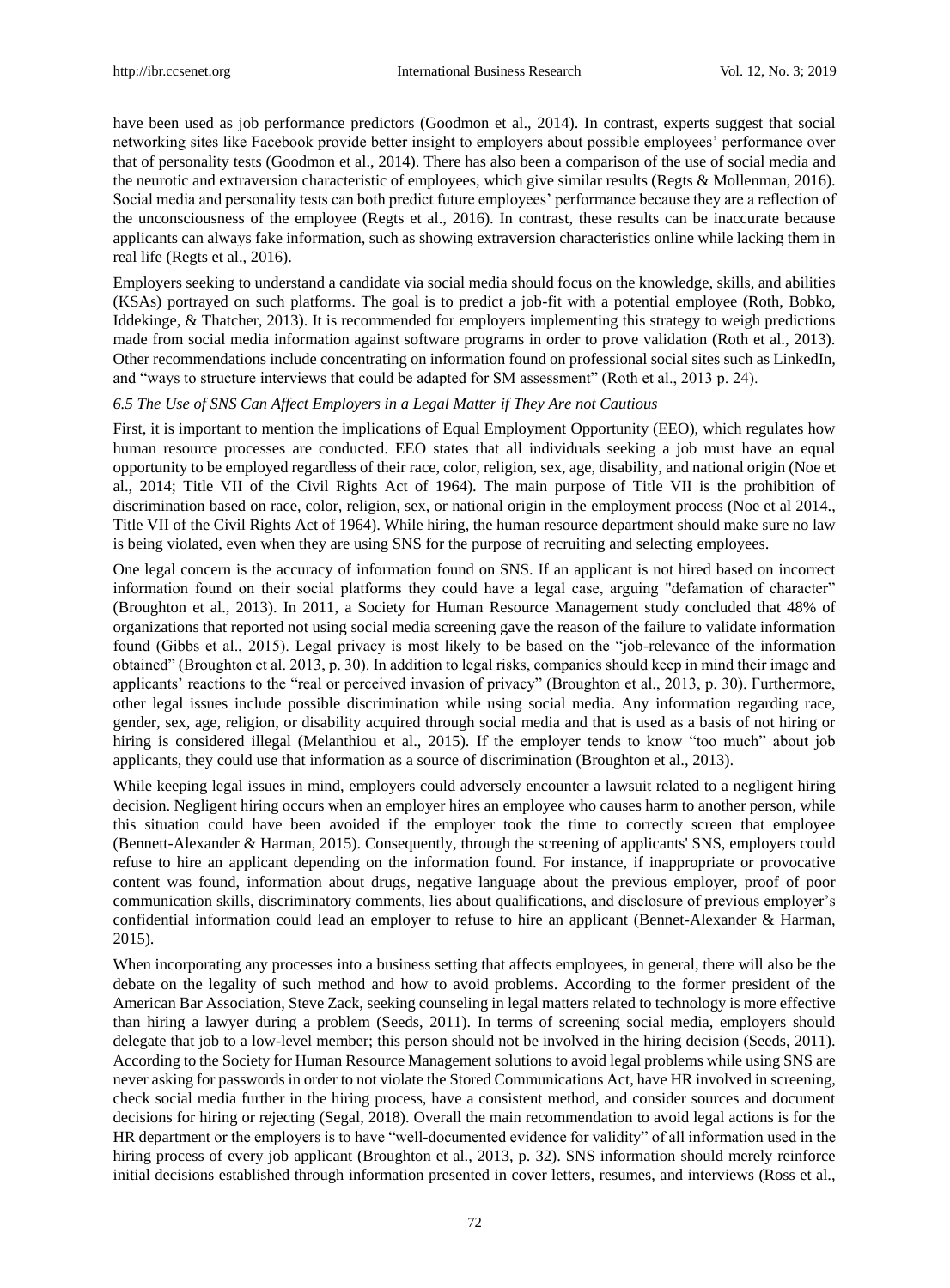2012). The legal cost of inadequate use of social media could possibly be more than the money saved in the recruitment through these platforms. While using social media organizations should keep a balance in order to avoid legal actions and keep informed of any new laws regarding the hiring process and social media.

## *6.6 SNS Fail to Provide Employers with Diverse Job Candidates*

Even though social media recruiting can generate a larger diversity pool because it reaches out globally, it concentrates on a narrow group of possible applicants. For example, social media sites are commonly used by younger generations like millennials (Broughton et al., 2013). Other generations like Generation X and Baby Boomers may still prefer traditional employment methods. If companies focus mainly on social media recruiting they could be violating civil right laws if they are not hiring employees over 40 years of age since they are less likely to use social media as a method to find a job (Broughton et al., 2013). Even though of Generation X, 80% have a Facebook or Twitter they tend to neglect being active; while of those over 65 years, only 45% have an SNS (Bose, 2017). Others less likely to use social media are those of low income or of a certain racial or ethnic group (Broughton et al., 2013). When using social recruiting the applicant pool is more likely to be made of young, highly educated, white males; who are frequent job changes (job-hoppers) (Broughton et al., 2013). The concern for diversity can be a great influencer for organizations that want to depend solely on this type of recruitment process.

The digital divide can also play an important factor in terms of diverse candidates. Digital divide refers to disparity among those who have access to personal computers and internet service and those who do not (Samuel & Nyarko, 2014). This disparity can be between those of high income and low-income (including minorities or unemployed) (Samuel & Nyarko, 2014). Those unemployed are up to 73% less likely to have constant access to the Internet (Yu, Ellison, McCammon & Langa, 2015). The increase in education increases the probability of access to the Internet by 33% and increases in income increase possibilities by 29% (Yu et al., 2015). This problem can limit the number of individuals who can be reached through electronic recruitment. For instance, only 47% of Blacks and 45% of Hispanics have access to the Internet compared to the White population (Yu et al., 2015). Samuel and Nyarko (2014) concluded that any type of e-recruitment should solely serve as a supplement to traditional recruitment. Not all groups are equally present on SNS leading to inequality (Jeske & Shultz, 2016). Other issues affecting the digital divide is the actual motivation of individuals to take advantage of information found through the web (Yu et al., 2015). Lastly, it was concluded that with age the availability or desire to have access to the internet decreases by 8% (Yu et al., 2015).

## *6.7 The Use of SNS for Recruitment and Selecting Lacks Reliability and Validity*

Another challenge faced by SNS is the inability to prove its reliability and validity. Reliability is defined as the degree to which results are consistent, stable, and accurate over a period of time (Golafshani, 2003). Validity, in contrast, consists of evidence, objectivity, truth, facts, and actuality. Validity is the concept that determines whether research measures the object to which it was created to measure and how truthful the results are (Golafshani, 2003).

In Hong Kong, Robert Half conducted research on LinkedIn's reliability on 150 financial officers questioning them about the reliability of LinkedIn. Of those surveyed two-thirds stated that information presented on profiles was occasionally reliable, and seven percent said they never trusted LinkedIn profiles (Asset Services, 2013). With the reliability of the users of LinkedIn being poorly rated, the possibility of attracting suitable candidates decreases in the eyes of employers. In reference to reliability and validity, there is not enough documentation or research on how SNS information correlates to employees in the workforce (Jeske et al., 2016). Thus, future research on this topic is required. This topic ties to the selection method of the hiring process. As such, the issue of reliability and validity play a crucial role when it comes to screening applicants' social media sites. The question in term is, are the profiles of job candidates and the information presented accurate and trustworthy? In addition, it is believed that the information retrieved lacks interpretability since it is information based on behaviors (Landers & Schmidt, 2016). When employers make judgments based on SNS information they may be overlooking relevant information and making judgments based on personalities (Landers & Schmidt, 2016). Using social media as a mere form of selecting can be controversial due to the lack of actual research concerning the reliability and validity of the information presented on such platforms.

Social networking sites are important to the theory of information asymmetry; this process deals with the sharing of information through different platforms (Stefanone, Hurley, Egnoto, & Corvet, 2015). Information asymmetry states that one party has superior information than the other party (Stefanone et al., 2015). This could be tied to SNS since through their use there is a high degree of information sharing and direct advertising. As this theory exists, it could lead to a lack of reliability in social media that could be transferred when used in the hiring process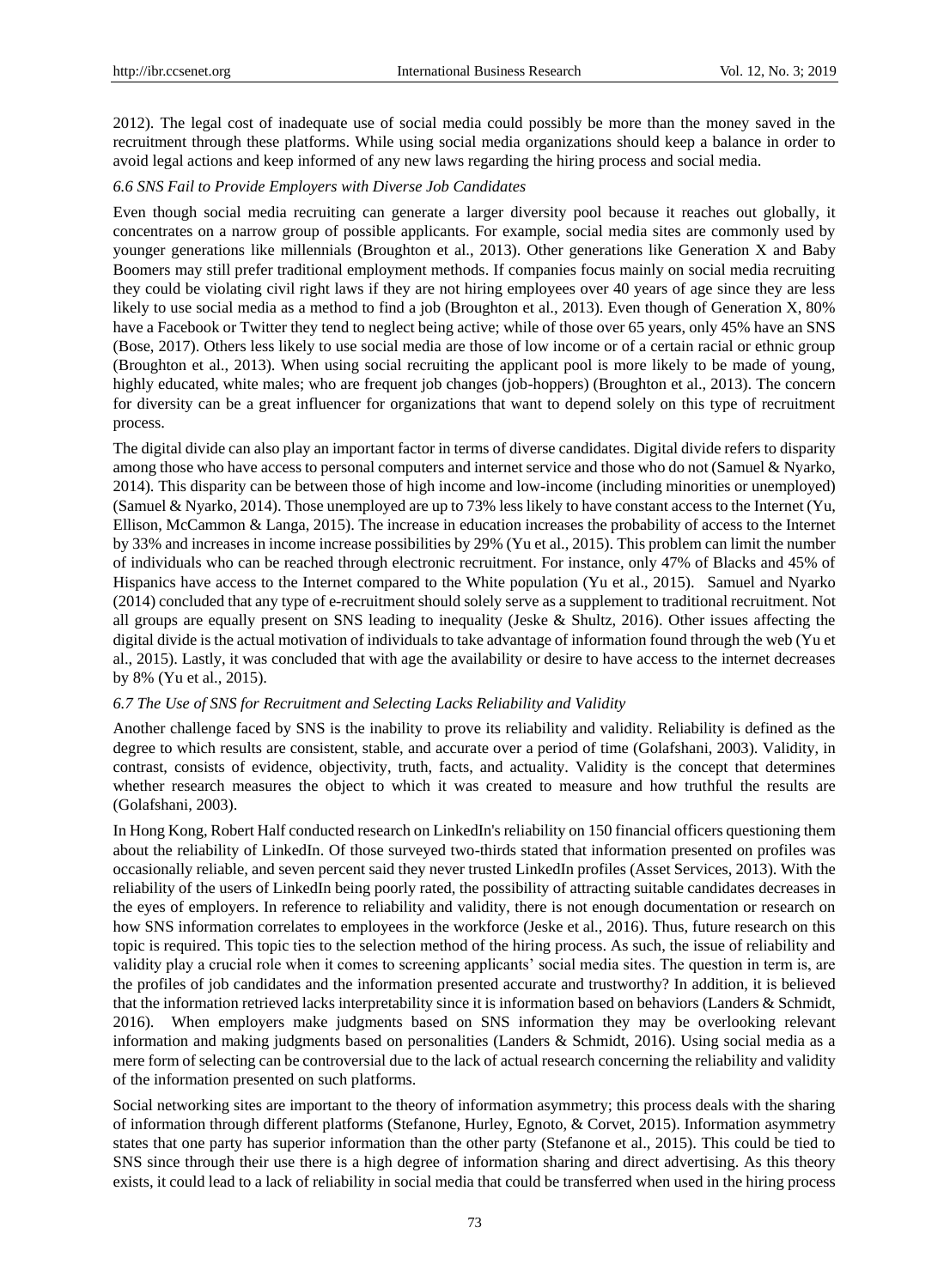since one party (candidate) has real information compared to the other (employer) who just interprets it. However, no research has been conducted on this topic when using SNS for hiring. The number of profiles on Facebook, LinkedIn, and Twitter are extremely high and growing by the day. There are also many people with the same name living in the same geographical area, and employers could encounter a problem while searching for an applicant's social media site whom they have not met personally. This could lead to an error, and a qualified candidate may be rejected based on inappropriate information of another individual's social media account (Ross et al., 2012). For example, Facebook mistaken identity is common due to the easy tagging of wrong profiles (Ross et al., 2012). In addition, an employer should consider the date of the information obtained. Some profiles are not updated for years, and the information available could represent a different phase of the job applicant life, and such information could be misleading to employers (Ross et al., 2012). Finally, SNS information does not accurately reflect the behavior of an applicant as an employee. People tend to behave differently in a personal setting and in work settings. This change in behavior may be due to situational factors such as workplace norms and individual characteristics such as personality factors (Ross et al., 2012). These are some examples of how information acquired by employers could be inaccurate and could lead to an erroneous hiring or non-hiring decision.

In order for social media to be considered reliable, the Standards of Educational and Psychology Testing should accredit it with the certifying body of the National Institute for Social Media (NISM). NISM seeks certification for the National Commission of Certifying Agencies, in addition, to collaborating with Paradigm Testing, which is connected with Social Media Strategist (NISM, n.d.). When adding SNS to the hiring process employers must take into consideration the stance of each company, the adequacy could be determined by the attitudes, needs, and preference of management.

#### *6.8 Job Applicants' Use of SNS to Express Candidate Experience Directly Affects Employers Brand Image*

Even though brand image and candidate experience cannot be easily classified as an advantage or challenge of SNS, it is still worth mentioning due to the impact it has on how job seekers and employers use SNS for mutual benefits. Candidate experience is one of the key procedures involved in the hiring process. Candidate experience is defined by Crispin & Mehler, as the individuals' views about a certain business's overall processes (as cited in Headworth, 2015).

According to Hughes, director of Monster Professional Services, this involves not only how recruiters are treating job candidates, but most importantly how candidates feel they are being treated (Improving the Candidate Experience Monster.com, n.d.). This in return can translate as a positive or negative experience for a job candidate. Social media platforms such as Facebook and Twitter serve as a gateway for candidates to pass on to others their experience with a certain company either positive or negative. Specific websites such as Glassdoor provides job candidates with the pros and cons of working for a specific company (Headworth, 2015).

The image an employer portrays to its employees and job applicants can affect the overall brand image, and as a result, either benefits or hurt them when it comes to attraction and retention of employees (Headworth, 2015). Those seeking employment in certain companies learn from "insider's viewpoints" while investigating organizations social media pages (Phillips-Wren et al., 2016). In addition, in 2010, Talent Board created a comparison benchmark that focused on candidate experience based on principles of recruitment. This process required the direct collaboration of candidates and their essential feedback (Headworth, 2015). The studies then led to Candidate Experience Awards or also known as the CandEs. The CandEs consists of industries willing to participate, as of 2014, there were around 170 companies with over 95,000 candidates participating (Headworth, 2015). The main goal of the CandEs is to award outstanding recruiting practices, while in return those awarded shared their best practices (Headworth, 2015). One of the main findings was that 96.9% of candidates who have experienced a positive experience with an employer would recommend others to apply. On the other hand, of those candidates who have had a negative experience only 33.2 % would recommend others to apply (Headworth, 2015).

In a study conducted on 184 engineering students (soon to be job seekers) concluded that candidates' perception of employers' use of SNS had a positive correlation with good corporate reputation, and a good corporate reputation had a positive correlation to candidates' intention to apply for a job (Stuart Roper & Sivertzen, 2013). The overall conclusion of this study was that "social media may play a key role in the recruitment process in terms of branding the organization to potential employees" (Stuart Roper et al., 2013, p. 480). Six studies on e-recruiting conducted on various industries (oil and gas, retailers, real estate, and security) concluded that its participants knew about the benefits of e-recruitment especially in reference of "positive candidate experience and strong employer brand" (Allden & Harris, 2013, p. 40). The recommendation following this research was to include philosophy of positive candidate experience as a core goal while engaging in e-recruitment strategy, (Allden et al., 2013).

A survey conducted by Jibe (State of Employer Branding Survey), on more than a hundred recruiters demonstrated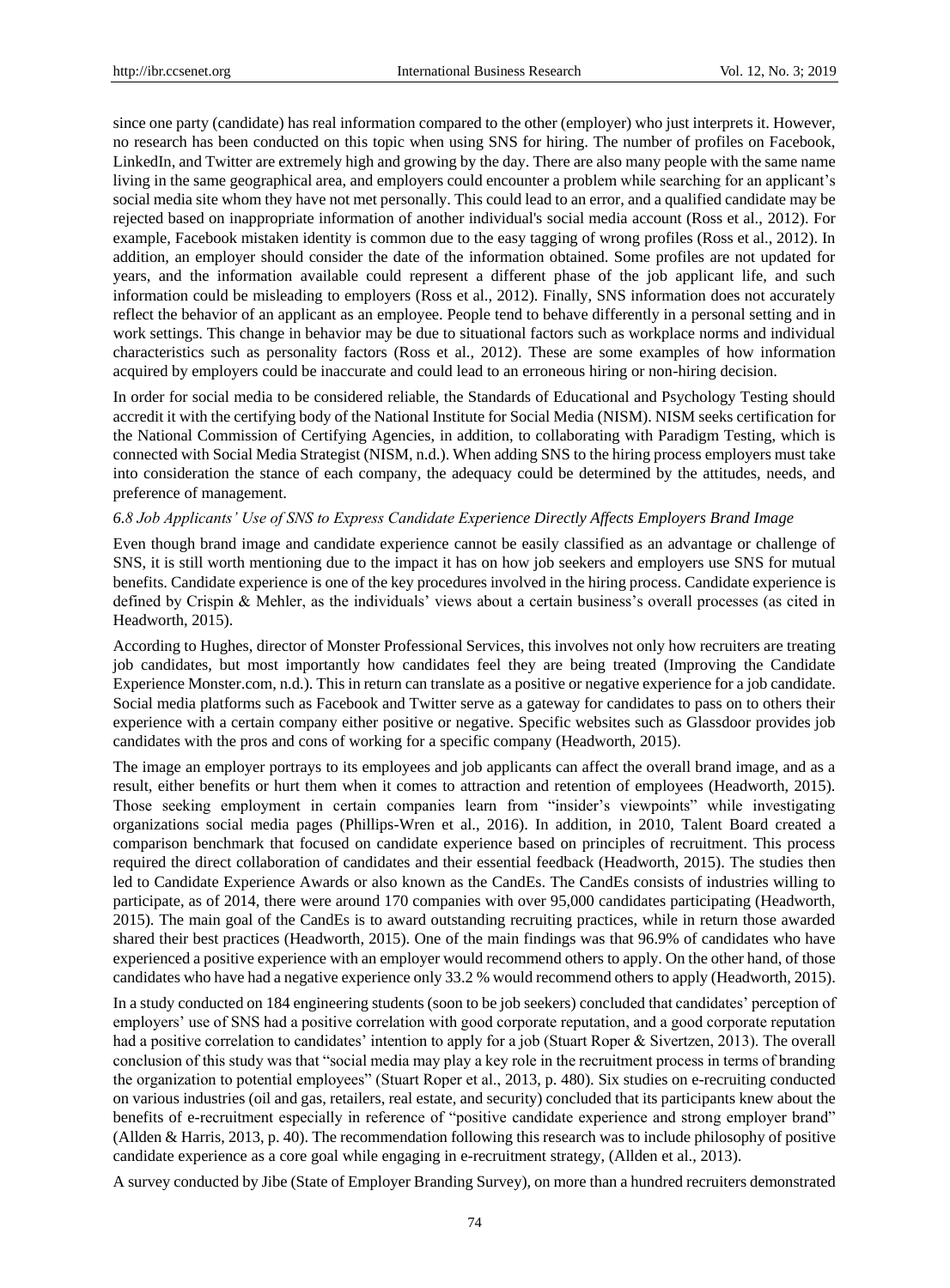that 95% believed candidate experience affected employers' brand (Roberts, 2017). According to Robert (2017), the flow of information through social media can definitely influence employers' reputation nowadays. It was advised that employers should oversee all aspects of candidate experience since the brand image depends on it. The advice given to Jibe over candidate experience, by Gerry Crispin, suggests that employers should set clear exceptions, listen to candidates, demonstrate fairness, provide closure, and demand accountability (as cited in Roberts, 2017). With the availability of all types of information through different social platforms candidate experience and brand image are both affected by SNS.

#### **7. Summary and Conclusion**

The use of social networking sites for hiring has shifted the focus away from traditional forms of recruiting and selecting. In addition, SNS can affect the candidate experience and employer image. Social networking sites' use can be successful in recruitment if used to post job vacancies, post locations of recruitments, or to redirect applicants to companies' websites. Thus, if the result is hiring employees at a lower cost and at a faster rate than competitors a company can achieve a competitive advantage. In addition, it enables the recruitment of a younger generation and the inclusion of passive candidates. Furthermore, social media could allow employers to predict future employees' performance, and this could give them the advantage of knowing whom they are hiring. The use of social media sites for hiring possesses several pitfalls mainly concerning the screening and selecting phase. SNS are opening new areas of concern in reference to the legality of this tool for the hiring process. Are employers hiring a diverse pool of candidates while using SNS or are they simply attracting a higher amount of candidates? In reference to reliability and validity, social media tends to lack both, and employers should consider the accuracy of the information found. The overall future of social networking sites in the hiring process is still unclear due to the lack of research. Nonetheless, taking into account its present reality, the number of employers joining this trend will continue to grow, and employers need further insight into this process in order to evaluate its actual influence in the hiring process. Finally, it is worth mentioning again, that the analysis presented mainly concerns employers located in developed countries.

## **References**

About LinkedIn. (2017). Retrieved December 05, 2017, from https://press.linkedin.com/aboutlinkedin

- Adkins, C. L., Russell, C. J., & Werbel, J. D. (1994). Judgments of fit in the selection process: the role of work value congruence. *Personnel Psychology*, *47*(3), 605-623. https://doi.org/10.1111/j.1744-6570.1994.tb01740.x
- [Ahmad,](https://www.emeraldinsight.com/author/Ahmad%2C+Sohel) S., [&](https://www.emeraldinsight.com/author/Schroeder%2C+Roger+G) [Schroeder,](https://www.emeraldinsight.com/author/Schroeder%2C+Roger+G) R. G, (2002). The importance of recruitment and selection process for sustainability of total quality management, *International Journal of Quality & Reliability Management*, *19*(5), 540-550[.](https://doi.org/10.1108/02656710210427511) <https://doi.org/10.1108/02656710210427511>
- Allden, N., & Harris, L. (2013). Building a positive candidate experience: towards a networked model of e-recruitment. *Journal Of Business Strategy*, *5*, 36. https://doi.org/10.1108/JBS-11-2012-0072
- Andrews, C. (2012). Social media recruitment. *Applied Clinical Trials*, *21*(11), 32.
- Asset Services: Executives are questioning the reliability of LinkedIn. (2013). *Asian Investor*, 1.
- Babcock, P. (2010, November 22). Recruiting Strategies for Social Media. Retrieved May 22, 2018, from [https://www.shrm.org/resourcesandtools/hr-topics/talentacquisition/pages/recruitingstrategiesforsocialmedia](https://www.shrm.org/resourcesandtools/hr-topics/talent-acquisition/pages/recruitingstrategiesforsocialmedia.aspx) [.aspx](https://www.shrm.org/resourcesandtools/hr-topics/talent-acquisition/pages/recruitingstrategiesforsocialmedia.aspx)
- Bennett-Alexander, D., & Hartman, L. P. (2015). *Employment law for business*. New York, NY: McGraw-Hill Education.
- Berryman-Fink, C., & Fink, C. B. (1996). Recruiting and selecting new employees. In, *Manager's Desk Reference* (p. 269).
- Bose, S. (2017, March 08). Surprising stats on every generation's social media habits (Infographic). Retrieved October 10, 2018, from https://smallbiztrends.com/2017/03/social-media-usage-by-age.html
- Boyd, D. M., & Ellison, N. B. (2008) Social network sites: Definition, history, and scholarship. *Journal of Computer Mediated Communication, 13*(1), 210-230. https://doi.org/10.1111/j.1083-6101.2007.00393.x
- Breaugh, J. A. (2008). Employee recruitment: Current knowledge and important areas for future research. *Human Resource Management Review*, *18*(3), 103-118. https://doi.org/10.1016/j.hrmr.2008.07.003
- Breitbarth, W. (2012). The brand named: you. *Quality Progress*, *45*(7), 22-26.
- Broughton, A., Foley, B., Lendermaier, S., & Cox, A. (2013). The use of social media in the recruitment process.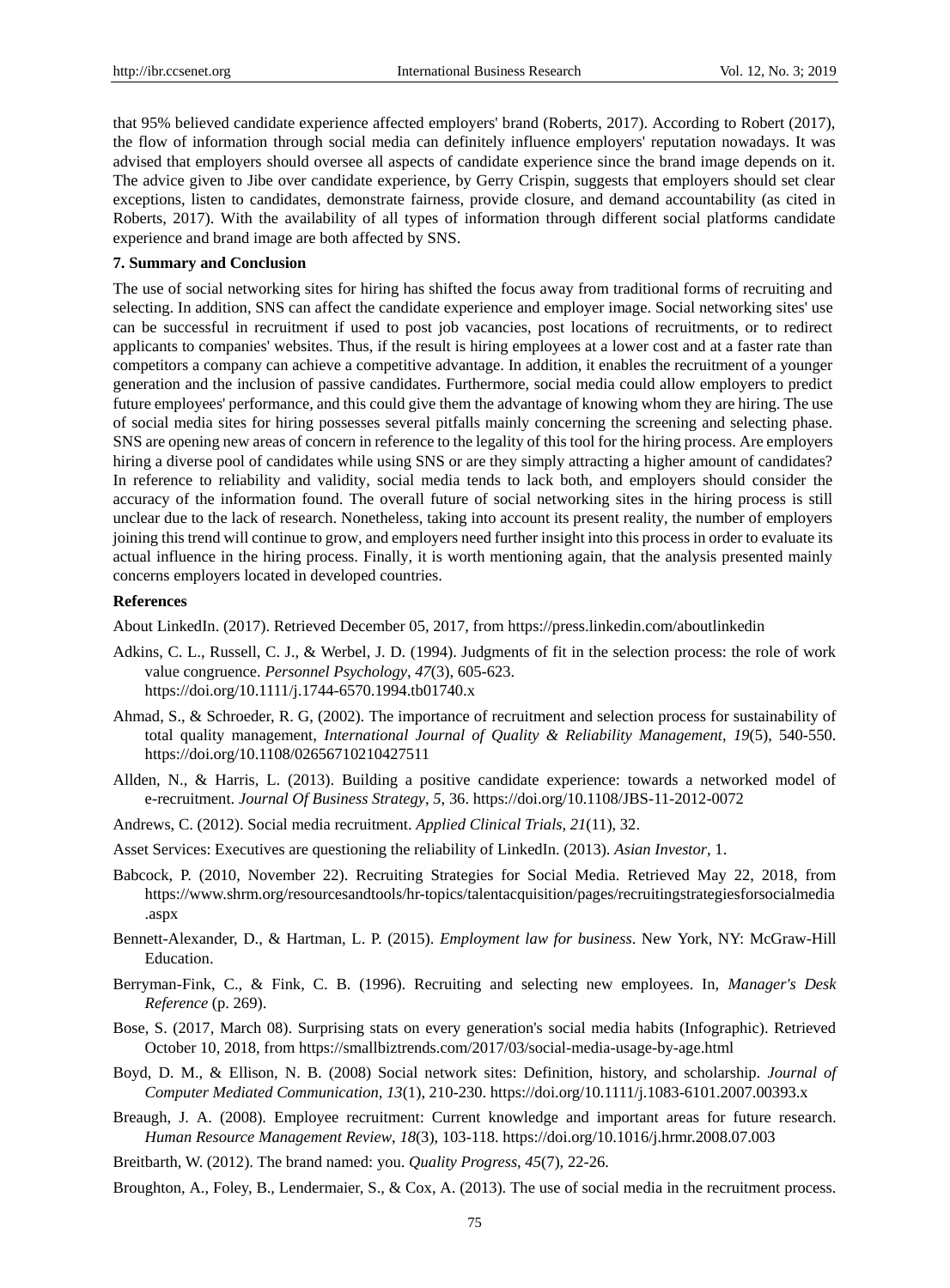*The Institute for Employment Studies,* 1-81. Retrieved from

[http://www.acas.org.uk/media/pdf/0/b/The-use-of-social-media-in-the-recruitmentprocess.pdf](http://www.acas.org.uk/media/pdf/0/b/The-use-of-social-media-in-the-recruitment-process.pdf)

- Brown R., V., & E. Vaughn, D. (2011). The writing on the (Facebook) wall: The use of social networking sites in hiring decisions. *Journal of Business and Psychology*, *2,* 219. https://doi.org/10.1007/s10869-011-9221-x
- Brügger, N. (2015). A brief history of Facebook as a media text: The development of an empty structure. *First Monday, 20*(5). https://doi.org/10.5210/fm.v20i5.5423
- Chapman, D. S., & Webster, J. (2003). The use of technologies in the recruiting, screening, and selection processes for job candidates. *International Journal of Selection & Assessment*, *11*(2/3), 113-120. https://doi.org/10.1111/1468-2389.00234
- Chaykowski, K. (2017). Mark Zuckerberg: 2 billion users means facebooks 'responsibility is expanding'. Retrieved December 04, 2017, from https://www.forbes.com/sites/kathleenchaykowski/2017/06/27/facebook-officially-hits-2billion-users/#593b 52493708
- Cohen, E. (2009). Innovative recruiting- targeting passive professionals. *Power Engineering*, *113*(10), 8-10.
- Deadrick, D. L., & Stone, D. L. (2014). Human resource management: Past, present, and future. *Human Resource Management Review, 24*(3), 193-195. https://doi.org/10.1016/j.hrmr.2014.03.002
- DeKay, S. (2009). Are business-oriented social networking web sites useful resources for locating passive jobseekers? Results of a recent study. *Business Communication Quarterly*, *72*(1), 101-105. https://doi.org/10.1177/1080569908330378
- Doherty, R. (2010). Getting social with recruitment. *Strategic HR Review, 9*(6), 11-15. https://doi.org/10.1108/14754391011078063
- Fleischmann, S. T. (1993). A systematic approach to effective recruitment. *Employment Relations Today*, *1.* 69 https://doi.org/10.1002/ert.3910200110
- Gibbs, C., MacDonald, F., & MacKay, K. (2015). Social media usage in hotel human resources: recruitment, hiring and communication. *International journal of contemporary hospitality management*, 27(2), 170-184. https://doi.org/10.1108/IJCHM-05-2013-0194
- Golafshani, N. (2003). Understanding reliability and validity in qualitative research. *The Qualitative Report*, *8*(4), 597-606. Retrieved from http://nsuworks.nova.edu/tqr/vol8/iss4/6
- Goodmon, L. B., Smith, P. L., Ivancevich, D., & Lundberg, S. (2014). Actions speak louder than personality: effects of Facebook content on personality perceptions. *North American Journal Of Psychology, 1*.
- Haag, S., & Cummings, M. (2013). *Management information systems for the information age* (9th ed.). New York, NY: McGraw-Hill/Irwin.
- Headworth, A. (2016). *Social media recruitment: How to successfully integrate social media into recruitment strategy*. Philadelphia, PA: Kogan Page Stylus.
- Hebberd, L. (2017, January 09). The evolution of finding candidates. Retrieved from https://theundercoverrecruiter.com/evolution-finding-candidates/
- Hull, J. (2011, April 27). 50% reduction on recruitment costs: How social media became my best friend. Retrieved May 22, 2018, from http://www.hrmagazine.co.uk/article-details/50reduction-on-recruitment-costs-how-social-media-became-m y-best-friend
- Improving the Candidate Experience | Monster.com. (n.d.). Retrieved April 02, 2018, from https://hiring.monster.com/hr/hr-best-practices/small-business/archivedwebinars/monster-candidate-experie nce-webinar.aspx
- ISO 30405:2016 (2016*) Human resource management- guidelines on recruitment*, 1st ed. Technical Committee/Subcommittee TC 260/WG5; ISO Standards.
- Jeske, D., & Shultz, K. S. (2016). Using social media content for screening in recruitment and selection: pros and cons. *Work, Employment & Society*, *30*(3), 535-546. https://doi.org/10.1177/0950017015613746
- Job postings on Facebook. (n.d.). Retrieved March 26, 2018, from <https://www.facebook.com/business/learn/facebook-page-post-jobs>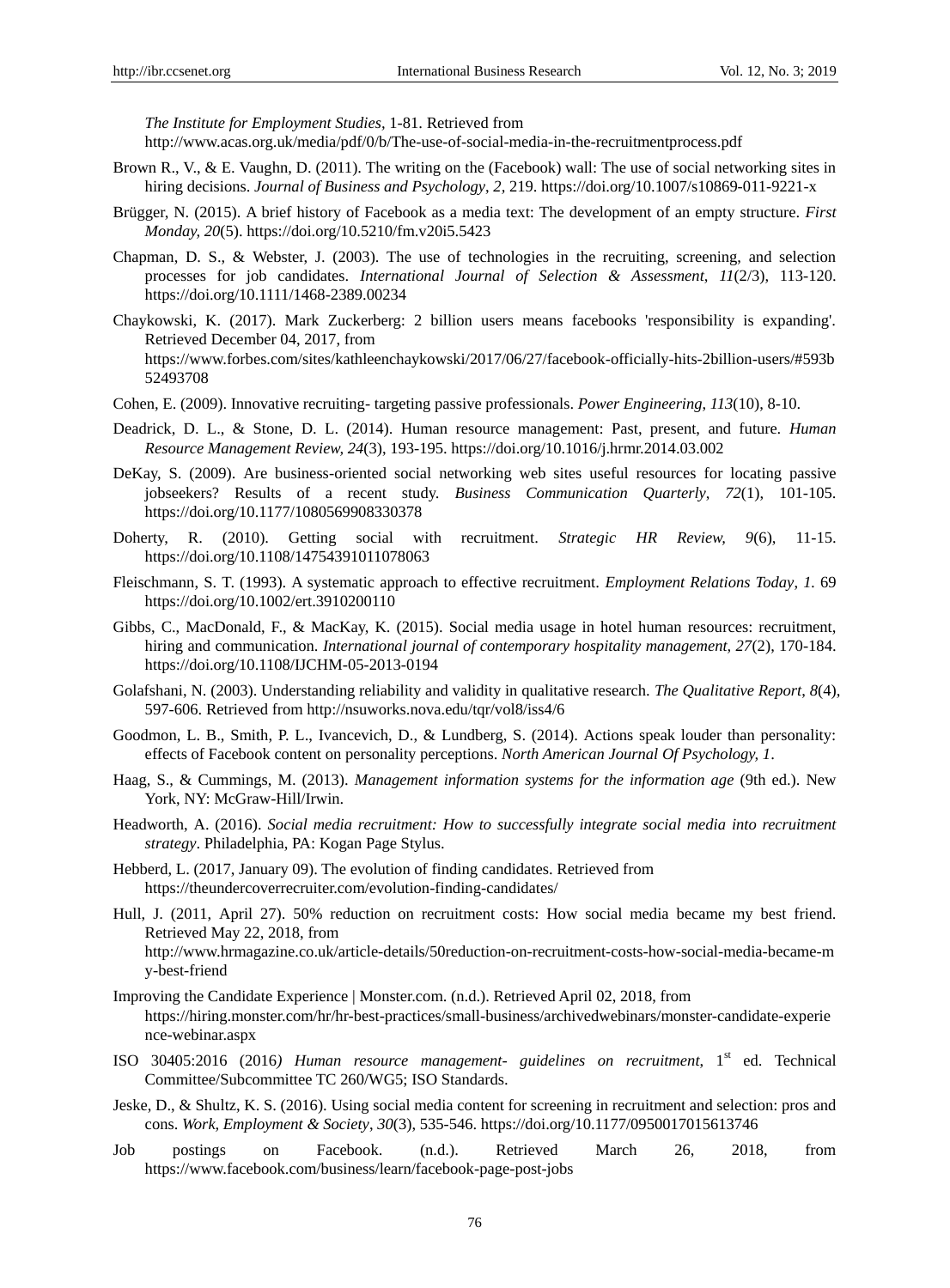- Kaufman, B. E. (2014). The historical development of American HRM broadly viewed. *Human Resource Management Review, 24*(3), 196-218. https://doi.org/10.1016/j.hrmr.2014.03.003
- Kirtiş, A. K., & Karahan, F. (2011). To be or not to be in social media arena as the most cost-efficient marketing strategy after the global recession. *Procedia - Social and Behavioral Sciences, 24*, 260-268. https://doi.org/10.1016/j.sbspro.2011.09.083
- Kwak, H., Lee, C., Park, H., & Moon, S. (2010). What is twitter, a social network or a news media? *Association for Computing Machinery,* 591-600. https://doi.org/10.1145/1772690.1772751
- Lampe, C., Ellison, N. B., & Steinfield, C. (2008). Changes in use and perception of Facebook. *Association for Computing Machinery,* 721-730. https://doi.org/10.1145/1460563.1460675
- Landers, R. N., & Schmidt, G. J. (2016). Social media in employee selection and recruitment: Theory, practice, and current challenges. *Switzerland: Springer*. https://doi.org/10.1007/978-3-319-29989-1
- Leader-Chivée, L., & Cowan, E. (2008). Networking the way to success: Online social networks for workplace and competitive advantage. *People & Strategy*. pp. 40-46.
- Lussier, R. N. (2015). *Management fundamentals: concepts, applications, & skill development* (7th ed.). Los Angeles, CA: SAGE.
- Marwick, A. E., & Boyd, D. (2010). I tweet honestly, I tweet passionately: Twitter users, context collapse, and the imagined audience. *New Media & Society, 13*(1), 114-133. https://doi.org/10.1177/1461444810365313
- Melanthiou, Y., Pavlou, F., & Constantinou, E. (2015). The use of social network sites as an erecruitment tool. *Journal of Transnational Management, 20*(1), 31-49. https://doi.org/10.1080/15475778.2015.998141
- Nessler, M. (2014). Three ways virtual technologies are making a difference in hr. *Employment Relations Today*, *40,* 47-52. https://doi.org/10.1002/ert.21433
- Nikolaou, I. (2014). Social networking web sites in job search and employee recruitment. *International Journal of Selection and Assessment, 22*(2), 179-189. https://doi.org/10.1111/ijsa.12067
- NISM. (n.d.). Standards and Accreditation. Retrieved January 19, 2019, from https://nismonline.org/about-nism/standards-and-accreditation/
- Noe, R. A., Hollenbeck, J. R., Gerhart, B., & Wright, P. M. (2014). Fundamentals of human resource management (5th ed.). New York, NY: *McGraw-Hill Education.*
- Pew Research Center. (2018, June 14). Social media use continues to rise in developing counties but plateaus across developed ones. Retrieved January 10, 2019, from http://www.pewglobal.org/2018/06/19/social-media-use-continues-to-rise-in-developing-countries-but-plate aus-across-developed-ones/pg\_2018-06-19\_global-tech\_0-04/
- Phillips-Wren, G., Doran, R., & Merrill, K. (2016). Creating a value proposition with a social media strategy for talent acquisition. *Journal of Decision Systems*, *25*(Supp1), 450-462. https://doi.org/10.1080/12460125.2016.1187398
- Regts, G., & Molleman, E. (2016). The moderating influence of personality on individual outcomes of social networks. *Journal of Occupational & Organizational Psychology*, *89*(3), 656-682. ttps://doi.org/10.1111/joop.12147
- Roberts, M. (2017, January 4). How candidate experience impacts your employer brand. Retrieved June 26, 2018, from https://www.jibe.com/ddr/candidate-experience-employerbrand-relationship/
- Ross, S., & William H., R. (2012). Should human resource managers use social media to screen job applicants? *Managerial and legal issues in the USA*. *Info*, *1,* 55.
- Roth, P. L., Bobko, P., Iddekinge, C. H., & Thatcher, J. B. (2013). Social media in employee-selection-related decisions. *Journal of Management, 42*(1), 269-298. https://doi.org/10.1177/0149206313503018
- Samuel, O. A., & Nyarko, K. S. (2014). Leveraging information technology (IT) in recruitment and selection processes- a comparative study*. International Journal of Network and Communication Research, 2*(1), 16-44. Retrieved from

[http://www.eajournals.org/wpcontent/uploads/Leveraging-Information-Technology-It-In-Recruitment-and-S](http://www.eajournals.org/wp-content/uploads/Leveraging-Information-Technology-It-In-Recruitment-and-Selection-Processes-A-Comparative-Study.pdf) [election-Processes-A-Comparative-Study.pdf](http://www.eajournals.org/wp-content/uploads/Leveraging-Information-Technology-It-In-Recruitment-and-Selection-Processes-A-Comparative-Study.pdf)

Seeds, D. (2011). Are you doing what it takes to avoid costly litigation? *Smart Business Akron/Canton, 21*(5), 14-17. Retrieved from